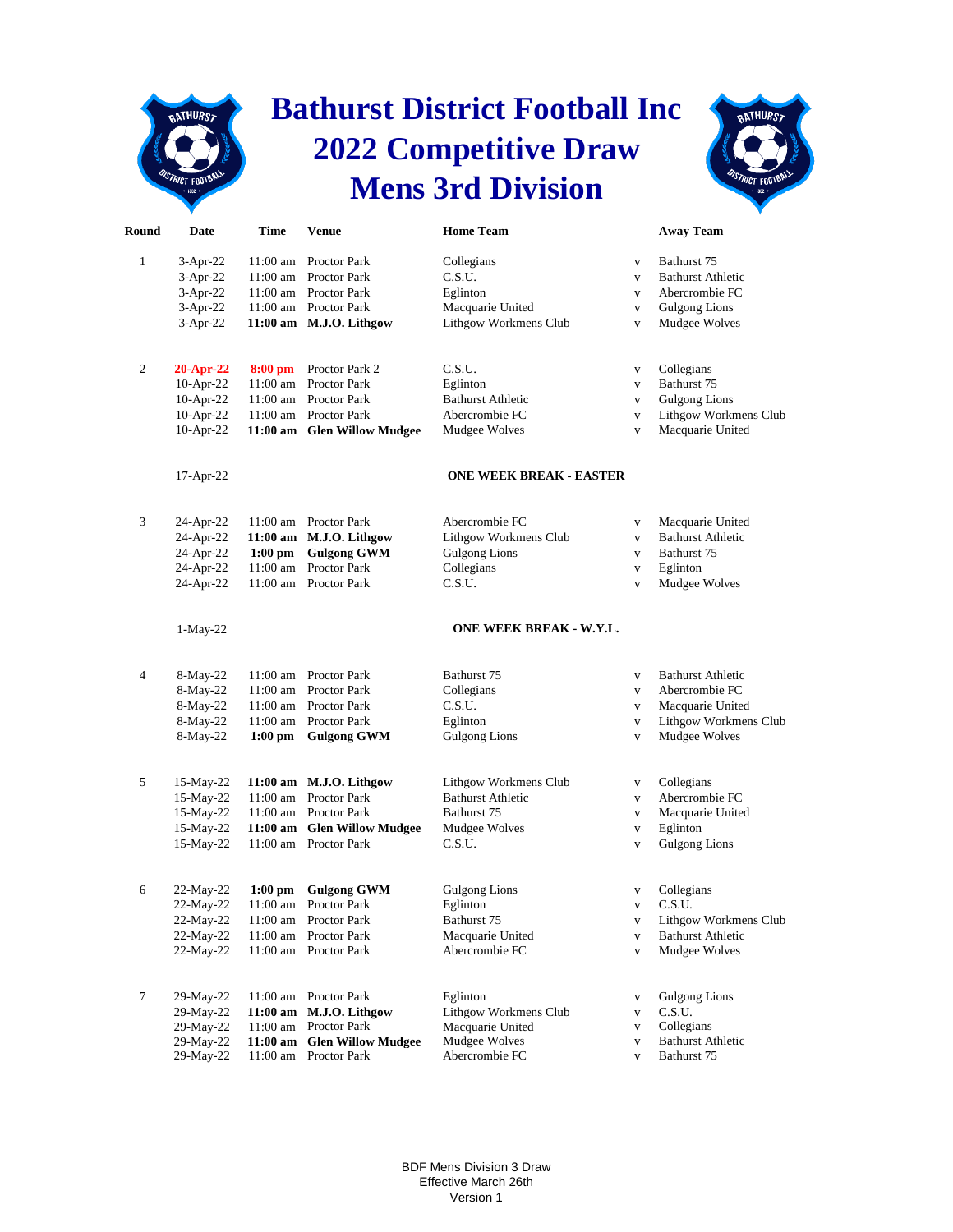| 8          | $5-Jun-22$<br>$5-Jun-22$<br>$5-Jun-22$<br>$5-Jun-22$<br>$5-Jun-22$ | $11:00$ am        | 1:00 pm Gulgong GWM<br>Proctor Park<br>11:00 am Proctor Park<br>11:00 am Proctor Park<br>11:00 am Proctor Park | <b>Gulgong Lions</b><br>Macquarie United<br>Abercrombie FC<br><b>Bathurst Athletic</b><br>Bathurst 75 | $\mathbf V$<br>$\mathbf{V}$<br>$\mathbf V$<br>$\mathbf V$<br>$\mathbf V$ | Lithgow Workmens Club<br>Eglinton<br>C.S.U.<br>Collegians<br>Mudgee Wolves |
|------------|--------------------------------------------------------------------|-------------------|----------------------------------------------------------------------------------------------------------------|-------------------------------------------------------------------------------------------------------|--------------------------------------------------------------------------|----------------------------------------------------------------------------|
|            | $12$ -Jun-22                                                       |                   |                                                                                                                | <b>JUNE LONG WEEKEND - NO GAMES</b>                                                                   |                                                                          |                                                                            |
| 9          | 19-Jun-22                                                          |                   | 11:00 am M.J.O. Lithgow                                                                                        | Lithgow Workmens Club                                                                                 | $\mathbf{V}$                                                             | Macquarie United                                                           |
|            | 19-Jun-22                                                          |                   | 11:00 am Proctor Park                                                                                          | Abercrombie FC                                                                                        | $\mathbf V$                                                              | <b>Gulgong Lions</b>                                                       |
|            | 19-Jun-22                                                          |                   | 11:00 am Proctor Park                                                                                          | <b>Bathurst Athletic</b>                                                                              | V                                                                        | Eglinton                                                                   |
|            | 19-Jun-22                                                          |                   | 11:00 am Proctor Park                                                                                          | Bathurst 75                                                                                           | $\mathbf{V}$                                                             | C.S.U.                                                                     |
|            | 19-Jun-22                                                          |                   | 11:00 am Proctor Park                                                                                          | Collegians                                                                                            | $\mathbf V$                                                              | Mudgee Wolves                                                              |
| 10         | 26-Jun-22                                                          |                   | 11:00 am Proctor Park                                                                                          | Abercrombie FC                                                                                        | $\mathbf{V}$                                                             | <b>Bathurst Athletic</b>                                                   |
|            | 26-Jun-22                                                          |                   | 11:00 am Proctor Park                                                                                          | Macquarie United                                                                                      | $\mathbf{V}$                                                             | Bathurst 75                                                                |
|            | 26-Jun-22                                                          |                   | 11:00 am Proctor Park                                                                                          | Collegians                                                                                            | $\mathbf{V}$                                                             | Lithgow Workmens Club                                                      |
|            | $4-Jun-22$                                                         | $3:00 \text{ pm}$ | <b>Gulgong GWM</b>                                                                                             | <b>Gulgong Lions</b>                                                                                  | $\mathbf{V}$                                                             | C.S.U.                                                                     |
|            | 26-Jun-22                                                          |                   | 11:00 am Proctor Park                                                                                          | Eglinton                                                                                              | $\mathbf{V}$                                                             | Mudgee Wolves                                                              |
| 11         | $3-Jul-22$                                                         | 11:00 am          | Proctor Park                                                                                                   | <b>Bathurst Athletic</b>                                                                              | $\mathbf{V}$                                                             | Bathurst 75                                                                |
|            | $3-Jul-22$                                                         |                   | 11:00 am Proctor Park                                                                                          | Abercrombie FC                                                                                        | $\mathbf V$                                                              | Collegians                                                                 |
|            | <b>26-Jul-22</b>                                                   |                   | 6:00 pm Proctor Park 2                                                                                         | Macquarie United                                                                                      | $\mathbf{V}$                                                             | C.S.U.                                                                     |
|            | $3-Jul-22$                                                         |                   | 11:00 am M.J.O. Lithgow                                                                                        | Lithgow Workmens Club                                                                                 | $\mathbf V$                                                              | Eglinton                                                                   |
|            | $3-Jul-22$                                                         |                   | 11:00 am Glen Willow Mudgee                                                                                    | Mudgee Wolves                                                                                         | $\mathbf{V}$                                                             | <b>Gulgong Lions</b>                                                       |
|            | $10$ -Jul-22                                                       |                   |                                                                                                                | JULY SCHOOL HOLIDAYS - NO GAMES                                                                       |                                                                          |                                                                            |
| 12         | 17-Jul-22                                                          |                   | 11:00 am Proctor Park                                                                                          | Macquarie United                                                                                      | $\mathbf{V}$                                                             | Abercrombie FC                                                             |
|            | $17 - \text{Jul} - 22$                                             |                   | 11:00 am Proctor Park                                                                                          | <b>Bathurst Athletic</b>                                                                              | $\mathbf{V}$                                                             | Lithgow Workmens Club                                                      |
|            | $17 - \text{Jul} - 22$                                             |                   | 11:00 am Proctor Park                                                                                          | Bathurst 75                                                                                           | $\mathbf{V}$                                                             | <b>Gulgong Lions</b>                                                       |
|            | $17 - \text{Jul} - 22$                                             |                   | 11:00 am Proctor Park                                                                                          | Eglinton                                                                                              | $\mathbf{V}$                                                             | Collegians                                                                 |
|            | 17-Jul-22                                                          |                   | 11:00 am Glen Willow Mudgee                                                                                    | Mudgee Wolves                                                                                         | $\mathbf V$                                                              | C.S.U.                                                                     |
| 13         | 24-Jul-22                                                          |                   | 11:00 am Proctor Park                                                                                          | Collegians                                                                                            | $\mathbf{V}$                                                             | C.S.U.                                                                     |
|            | 24-Jul-22                                                          | 11:00 am          | Proctor Park                                                                                                   | Bathurst 75                                                                                           | $\mathbf{V}$                                                             | Eglinton                                                                   |
|            | 24-Jul-22                                                          | $1:00$ pm         | <b>Gulgong GWM</b>                                                                                             | <b>Gulgong Lions</b>                                                                                  | $\mathbf{V}$                                                             | <b>Bathurst Athletic</b>                                                   |
|            | 24-Jul-22                                                          |                   | 11:00 am M.J.O. Lithgow                                                                                        | Lithgow Workmens Club                                                                                 | $\mathbf{V}$                                                             | Abercrombie FC                                                             |
|            | 24-Jul-22                                                          |                   | 11:00 am Proctor Park                                                                                          | Macquarie United                                                                                      | $\mathbf V$                                                              | Mudgee Wolves                                                              |
| 14         | 31-Jul-22                                                          | $1:00$ pm         | <b>Glen Willow Mudgee</b>                                                                                      | Mudgee Wolves                                                                                         | $\mathbf{V}$                                                             | Lithgow Workmens Club                                                      |
|            | 31-Jul-22                                                          |                   | 11:00 am Proctor Park                                                                                          | Bathurst 75                                                                                           | $\mathbf{V}$                                                             | Collegians                                                                 |
|            | 31-Jul-22                                                          |                   | 11:00 am Proctor Park                                                                                          | <b>Bathurst Athletic</b>                                                                              | $\mathbf V$                                                              | C.S.U.                                                                     |
|            | $31 - Jul - 22$                                                    |                   | 11:00 am Proctor Park                                                                                          | Abercrombie FC                                                                                        | $\mathbf{V}$                                                             | Eglinton                                                                   |
|            | 31-Jul-22                                                          |                   | 11:00 am Gulgong GWM                                                                                           | <b>Gulgong Lions</b>                                                                                  | $\mathbf{V}$                                                             | Macquarie United                                                           |
| 15         | 7-Aug-22                                                           |                   | 11:00 am Proctor Park                                                                                          | Collegians                                                                                            | $\mathbf V$                                                              | Gulgong Lions                                                              |
|            | 7-Aug-22                                                           |                   | $11:00$ am M.J.O. Lithgow                                                                                      | Lithgow Workmens Club                                                                                 | $\mathbf{V}$                                                             | Bathurst 75                                                                |
|            | 7-Aug-22                                                           |                   | 11:00 am Proctor Park                                                                                          | <b>Bathurst Athletic</b>                                                                              | $\mathbf{V}$                                                             | Macquarie United                                                           |
|            | $7 - Aug-22$                                                       | $1:00 \text{ pm}$ | <b>Glen Willow Mudgee</b>                                                                                      | Mudgee Wolves                                                                                         | $\mathbf{V}$                                                             | Abercrombie FC                                                             |
| <b>HSC</b> | $7 - Aug-22$                                                       |                   | 11:00 am Proctor Park                                                                                          | <b>C.S.U.</b>                                                                                         | $\mathbf{v}$                                                             | <b>Eglinton</b>                                                            |